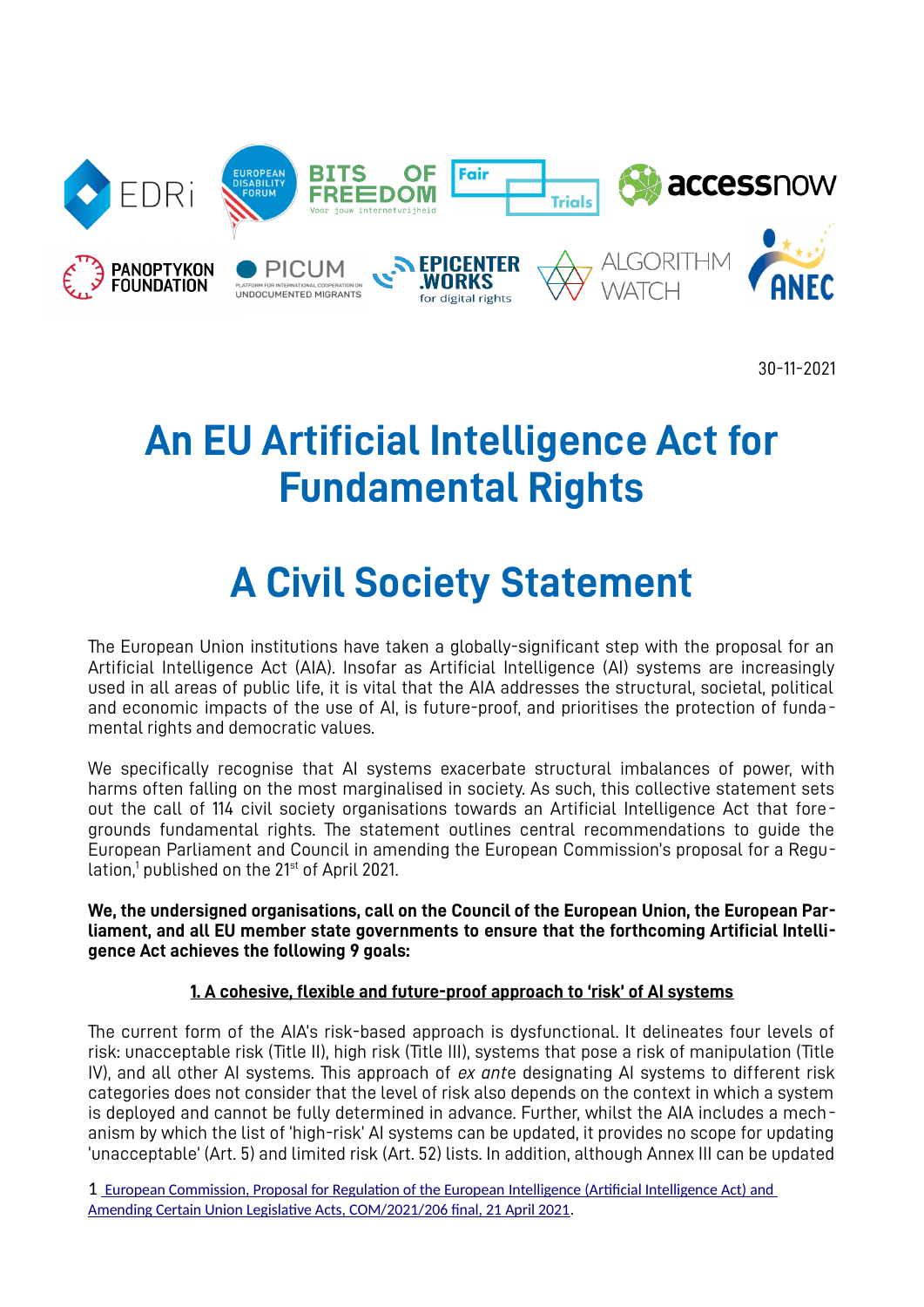to add new systems to the list of high-risk AI systems, systems can only be added within the scope of the existing eight area headings. Those headings cannot currently be modified within the framework of the AIA. These rigid aspects of the framework undermine the lasting relevance of the AIA, and in particular its capacity to respond to future developments and emerging risks for fundamental rights.

To ensure a future-proof framework, we recommend that the AIA be amended to:

- **Introduce robust and consistent update mechanisms for 'unacceptable' and limited risk AI systems** so that the lists of systems falling under these risk categories can be updated as technology develops, using the same update mechanism currently proposed to add new high-risk systems to Annex III (see Title XI). This must allow new systems to be designated as posing unacceptable risk and therefore classified as prohibited practices (Title II, Art. 5), or as posing limited risk / risk of manipulation (Title IV, Art. 52) and therefore be subject to additional transparency obligations;
- **Include a list of criteria for 'unacceptable' and limited risk AI systems** under Arts. 5 and 52 respectively, to facilitate the updating process, provide legal certainty to AI developers and promote trust by ensuring that impacted individuals are protected against dangerous and potentially manipulative applications of AI;
- **Ensure that high-risk 'areas' (i.e. the eight area headings) listed in Annex III can be updated or modified under the Title XI mechanism** to allow for modifications to the scope of existing area headings, and for new area headings to be included in the scope of 'standalone' high-risk AI systems;
- **Expand Annex III** to include a more comprehensive list of high-risk systems, such as:
	- Expanding area heading 1 to all systems which use physical, physiological, behavioural as well as biometric data, including but not limited to biometric identification, categorisation, detection and verification;
	- Adding uses of AI for the purposes of conducting predictive analytics of migration;
	- Adding new area headings relating to healthcare and insurance.

#### **2. Prohibitions on all AI systems posing an unacceptable risk to fundamental rights**

Art. 5 of the AIA establishes the principle that some AI practices are incompatible with EU rights, freedoms and values, and should therefore be prohibited. However, in order for the AIA to truly prevent and protect people from the most [rights-infringing deployments of AI](https://edri.org/our-work/civil-society-call-for-ai-red-lines-in-the-european-unions-artificial-intelligence-proposal/), vital amendments are needed:

- **Remove the high threshold for manipulative and exploitative systems under Art. 5 (1)(a) and (b)** to prove that the systems operate *'in a manner that causes or is likely to cause that person or another person physical or psychological harm'*. The current framing erroneously implies that a person's behaviour can be materially distorted or exploited in a way that does not cause harm, whereas such practices are designed and/or used to undermine the essence of our autonomy, which is in itself an impermissible harm;
- **Expand the scope of Art. 5 (1)(b) to include a comprehensive set of vulnerabilities,** rather than limiting it to '*age, physical or mental disability'*. If an AI system exploits the vulnerabilities of a person or group based on any sensitive or protected characteristic, including but not limited to: age, gender and gender identity, racial or ethnic origin, health status, sexual orientation, sex characteristics, social or economic status, worker status, migration status, or disability, it is fundamentally harmful and therefore must be prohibited;
- **Adapt the Art. 5 (1)(c) prohibition on social scoring to extend to the range of harmful social profiling practices currently used in the European context.** The prohibition should be extended to also include private actors and a number of problematic criteria must be re-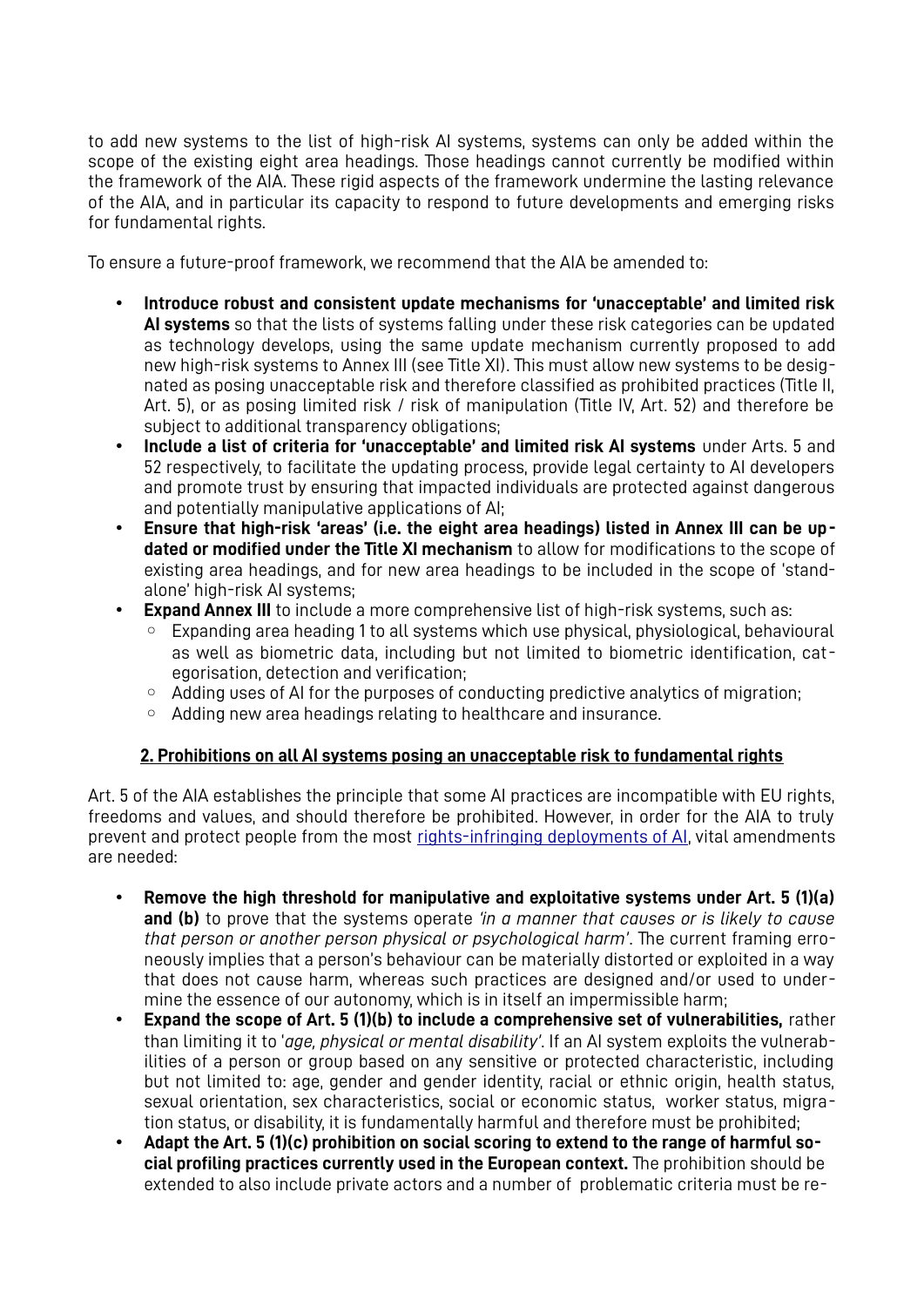moved, including the temporal limitation '*over a certain period of time*' and references to '*trustworthiness*' and '*single score';*

- **Extend the Art. 5 (1)(d) prohibition on remote biometric identification (RBI) to apply to all actors, not just law enforcement, as well as to both 'real-time' and 'post' uses**, which can be equally harmful. The prohibition should include putting on the market / into service RBI systems that are reasonably foreseeable to be used in prohibited ways. The broad exceptions in Art. 5(1)(d), Art. 5(2) and Art. 5(3) undermine the necessity and proportionality requirements of the EU Charter of Fundamental Rights and should be removed;
- **Prohibit the following practices that pose an unacceptable risk to fundamental rights under Art. 5:**
	- The use of emotion recognition systems that claim to infer people's emotions and mental states from physical, physiological, behavioural, as well as biometric data;
	- The use of biometric categorisation systems to track, categorise and / or judge people in publicly accessible spaces; or to categorise people on the basis of special categories of personal data, protected characteristics, or gender identity;
	- Systems which amount to AI physiognomy by using data about our bodies to make problematic inferences about personality, character, political and religious beliefs;
	- The use of AI systems by law enforcement and criminal justice authorities to make predictions, profiles or risk assessments for the purpose of predicting crimes;
	- The use of AI systems for immigration enforcement purposes to profile or risk-assess natural persons or groups in a manner that restricts the right to seek asylum and / or prejudices the fairness of migration procedures.

#### **3. Obligations on users of high-risk AI systems to facilitate accountability to those impacted by AI systems**

The AIA predominantly imposes obligations on '**providers'** (developers) rather than on '**users'** (deployers) of high-risk AI. While some of the risk posed by the systems listed in Annex III comes from how they are designed, significant risks stem from how they are used. This means that providers cannot comprehensively assess the full potential impact of a high-risk AI system during the conformity assessment, and therefore that users must have obligations to uphold fundamental rights as well.

To remedy this, we recommend that the AIA is amended **to include the following explicit obligations on users of high-risk AI systems**:

- **Include the obligation on users of high-risk AI systems to conduct a fundamental rights impact assessment (FRIA**) before deploying any high-risk AI system. For each proposed deployment, users must designate the categories of individuals and groups likely to be impacted by the system, assess the system's impact on fundamental rights, its accessibility for persons with disabilities, and its impact on the environment and broader public interest;
	- Preliminary assessments for users of non-high-risk AI systems should be encouraged, and support should be provided to users to properly determine risk level;
- **Include the obligation on users of high-risk AI systems to verify the compliance of the AI system with this Regulation** before putting the system into use;
- **Include the obligation on users to upload the information produced as part of the impact assessment to the EU database for stand-alone high-risk AI systems** (see Section 4 for more details).

## **4. Consistent and meaningful public transparency**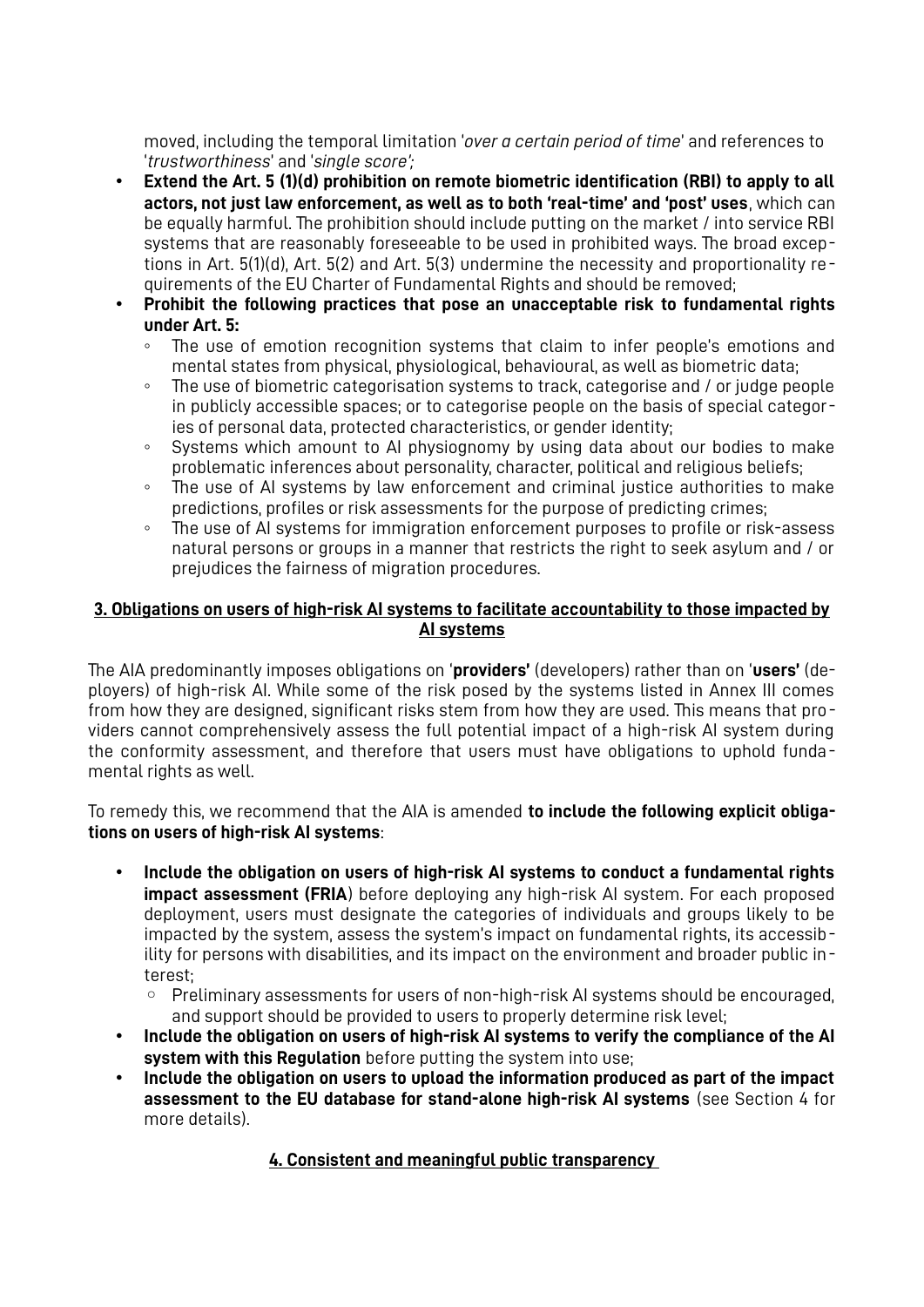The EU database for stand-alone high-risk AI systems (Art. 60) provides a promising opportunity for increasing the transparency of AI systems vis-à-vis impacted individuals and civil society, and could greatly facilitate public interest research. However, the database currently only contains information on high-risk systems registered by providers, without information on the context of use. This loophole undermines the purpose of the database, as it will prevent the public from finding out where, by whom and for what purpose(s) high-risk AI systems are actually used. Further, the AIA only mandates notification to individuals impacted by AI systems listed in Art. 52. This approach is incoherent because the AIA does not require a parallel obligation to notify people impacted by the use of higher risk AI systems under Annex III.

To ensure effective transparency, we recommend amending the AIA to:

- **Include an obligation on users to register deployments of high-risk AI systems in the Art. 60 database before putting them into use,** and include information in the database on every specific *deployment* of the system, including:
	- The identity of the provider and the user; the context and purpose of deployment; the designation of impacted persons; and the results of the impact assessment referred to in Section 3 above;
- **Extend the list of information that providers of high-risk AI systems must publish in the Art. 60 database** to include the information referred to in Annex IV point 2(b) and point 3, namely design specifications of the high risk AI systems (including the general logic, key design and optimisation choices):
- **Ensure the Art. 60 public database is user-friendly, freely accessible** (including for persons with disabilities)**, and navigable** (including by machines);
- **Extend the transparency obligations specified in Art. 52 to all high-risk AI systems**. Notifications presented to individuals should include the information that an AI system is in use, whom its operator is, general information about the purpose of the system, information about the right to request an explanation, as well as – in case of high-risk systems – a reference or link to the relevant entry in the EU database;
- **Remove the exemptions under Art. 52 for manipulative 'AI systems authorised by law to detect, prevent, investigate and prosecute criminal offences'**, as the use of manipulative AI systems in law enforcement and criminal justice contexts poses an acute risk to fundamental rights.

## **5. Meaningful rights and redress for people impacted by AI systems**

The AIA currently does not confer individual rights to people impacted by AI systems, nor does it contain any provision for individual or collective redress, or a mechanism by which people or civil society can participate in the investigatory process of high-risk AI systems. As such, the AIA does not fully address the myriad harms that arise from the opacity, complexity, scale and power imbalance in which AI systems are deployed.

To facilitate meaningful redress, we recommend:

- **Include two individual rights in the AIA as a basis for judicial remedies:**
	- (a) The right not to be subject to AI systems that pose an unacceptable risk or do not comply with the Act; and
	- $\circ$  (b) The right to be provided with a clear and intelligible explanation, in a manner that is accessible for persons with disabilities, for decisions taken with the assistance of systems within the scope of the AIA;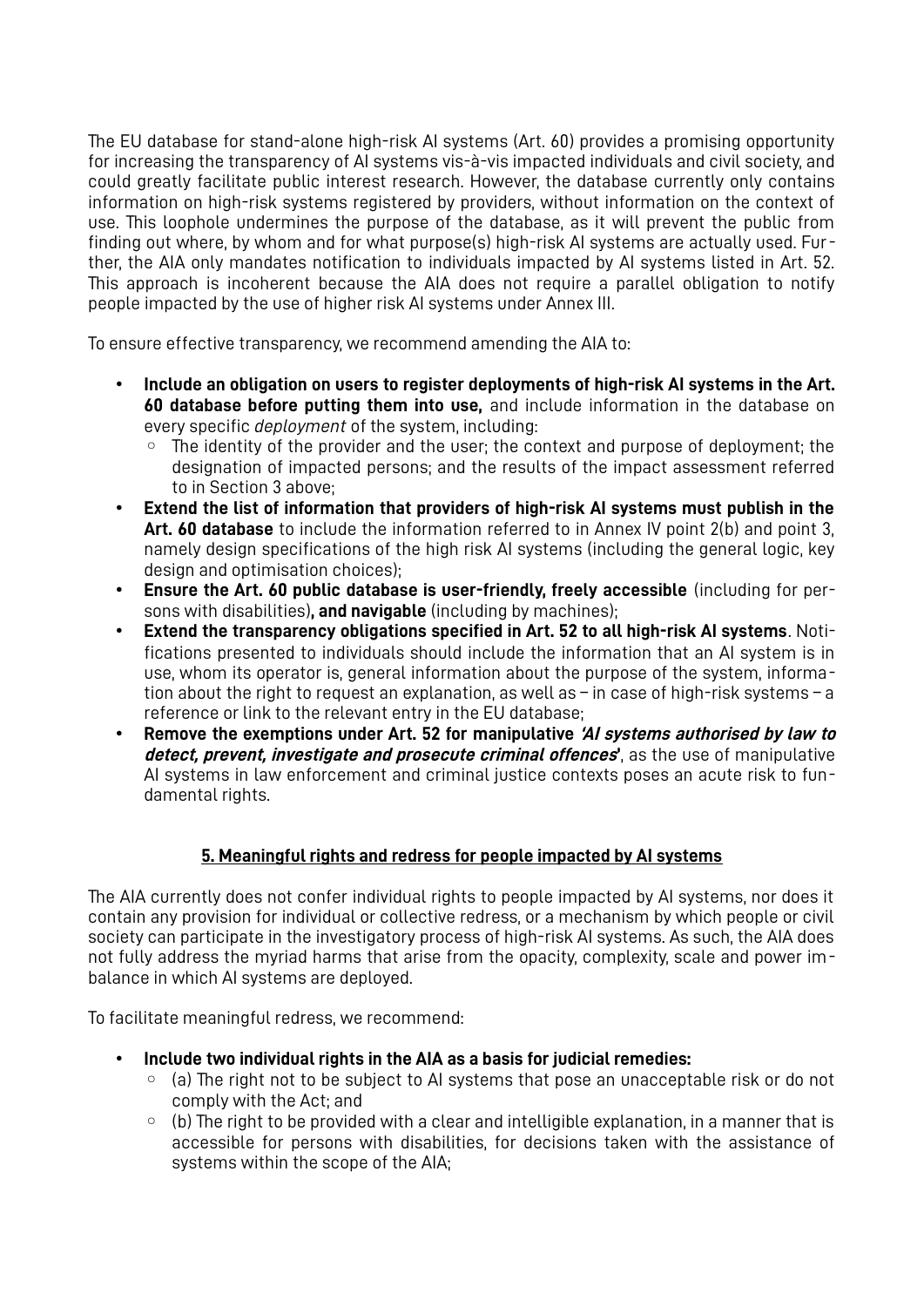- **Include a right to an effective remedy for those whose rights under the Regulation have been infringed** as a result of the putting into service of an AI system. This remedy should be accessible for both individuals and collectives;
- **The creation of a mechanism for public interest organisations to lodge a complaint with national supervisory authorities** for a breach of the Regulation or for AI systems which undermine fundamental rights or the public interest. This complaint should trigger an investigation into the system as outlined in Arts. 65 and 67.

#### <span id="page-4-0"></span>**6. Accessibility throughout the AI life-cycle**

The AIA lacks mandatory accessibility requirements for AI providers and users. The proposal states that providers of non-high-risk AI systems *may* create and implement codes of conduct which *may* include voluntary commitments, including related to accessibility for persons with disabilities (Recital 81, Art 69. ([2](#page-4-1))).<sup>2</sup> This is an inadequate approach to disability and falls short of obligations laid out in the [UN Convention on the Rights of persons with Disabilities \(CRPD\)](https://www.un.org/development/desa/disabilities/convention-on-the-rights-of-persons-with-disabilities/article-9-accessibility.html) and is inconsistent with existing EU legislation such as the [European Accessibility Act](https://eur-lex.europa.eu/legal-content/EN/TXT/?uri=CELEX%3A32019L0882). The lack of accessibility requirements risks leading to the development and use of AI with further barriers for persons with disabilities.

To ensure full accessibility for AI systems, we recommend:

• **The inclusion of horizontal and mainstreamed accessibility requirements for AI systems irrespective of level of risk,** including for AI-related information and instruction manuals, consistent with the European Accessibility Act.

## **[7 .](https://eur-lex.europa.eu/legal-content/EN/TXT/?uri=CELEX%3A32019L0882) Sustainability and environmental protections**

The AIA misses a crucial opportunity to ensure that the development and use of AI systems can be done in a sustainable, resource-friendly way which respects our planetary boundaries. As a first step towards addressing environmental dimensions of sustainability, we need transparency about the level of resources needed to develop and operate AI systems.

To address this, we recommend:

• **The introduction of horizontal, public-facing transparency requirements on the resource consumption and greenhouse gas emission impacts of AI systems** - irrespective of risk level – in relation to design, data management and training, application, and underlying infrastructures (hardware, data centres, etc.).

#### **8. Improved and future-proof standards for AI systems**

The AIA is derived heavily from EU product safety legislation, and as such relies on the development of harmonised standards to facilitate providers' compliance with the Act. However, the AIA uses these technical standards to delegate key political and legal decisions about AI to the European Standardisation Organisations (Art. 3.27, Art. 40), which are opaque private bodies largely dominated by industry actors.

To ensure that political and fundamental rights decisions remain firmly within the democratic scrutiny of EU legislators, we recommend to:

<span id="page-4-1"></span>[2](#page-4-0) Important issues such as environmental sustainability, stakeholders' participation in the design and development of AI systems, and diversity of development teams are also suggested in the AIA as merely voluntary measures.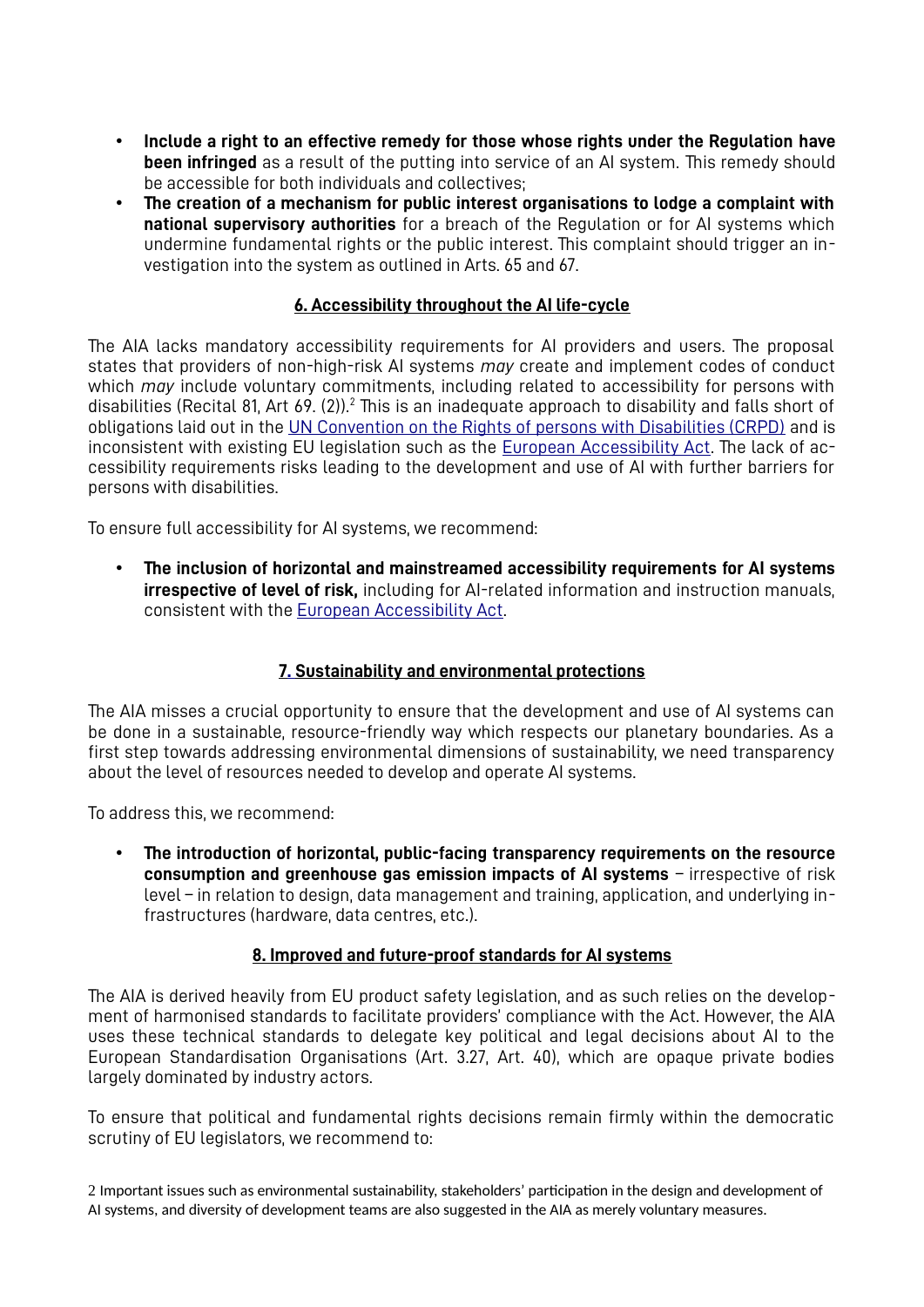- **Explicitly limit the harmonised standards established in Art. 40 (for Title III, Chapter 2, Requirements for high-risk AI) solely to genuinely technical aspects,** ensuring that the overall authority to set standards and perform oversight of all issues which are not purely technical, such as bias mitigation (Art. 10(2)(f)), remain in the remit of the legislative process;
- **Ensure that standards address the needs of all members of society via a universal design approach**. For example, to ensure that AI systems and practices are accessible for persons with disabilities, the standards harmonised for the AIA must be consistent with relevant standards harmonised for the European Accessibility Act, at a minimum;
- **Guarantee that relevant authorities, such data protection authorities and equality bodies, civil society organisations, SMEs and environmental, consumer and social stakeholders are represented and enabled to effectively participate in AI standardisation and specification-setting processes and bodies**;
- **Ensure that harmonisation under the AIA is without prejudice to existing or future national laws** relating to transparency, access to information, non-discrimination or other rights, in order to ensure that harmonisation is not misused or extended beyond the specific scope of the AIA.

### **9. A truly comprehensive AIA that works for everyone**

Despite consistent documentation of the disproportionate negative impact AI systems can cause to already marginalised groups (in particular women\*, racialised people, migrants, LGBTIQ+ people, persons with disabilities, sex workers, children and youth, older people, and poor and working class communities) significant changes are required to ensure that the AIA adequately addresses these systematic harms. To ensure the AIA works for everyone, we recommend to:

- **Ensure data protection and privacy for persons with disabilities.** The EU General Data Protection Regulation (GDPR) has rules that apply before processing special category data of persons who are 'physically or legally incapable of giving consent' (Art. 9(2)(c) of the GDPR) which may be insufficient to protect the rights of those persons in certain contexts relating to the use of AI:
	- **The AI Act must therefore ensure that privacy and data protection of all persons, including those under substituted decision-making regimes such as guardianships, are protected when their data are processed by AI systems**.
- **Remove the exemption for Large-scale EU IT systems in Art. 83.** Existing large-scale IT systems process vast amounts of data at a scale that poses significant risk to fundamental rights. No reasonable justification for this exemption from the AIA's rules is provided in the legislation or can be given:
	- **Any large-scale IT systems used by the EU must therefore be included in the scope of the AI Act through the deletion of the exclusion in section one of Art. 83.**
- **Equip enforcement bodies with the necessary resources.** While Art. 59 (4) emphasises the need to equip national authorities with 'adequate financial and human resources', according to the Explanatory Memorandum, the Commission currently only foresees 1 to 25 full-time equivalent positions per Member State for national supervisory authorities. This is clearly insufficient:
	- **The financial implications of the AIA must be reassessed and planned so as to ensure enforcement bodies and other relevant bodies have the resources to meaningfully fulfil their tasks under the AIA.**
- **Ensure trustworthy European AI beyond the EU.** Contrary to the objective of 'shaping global norms and standards for trustworthy AI consistent with EU values' as stated in the Explanatory Memorandum of the AIA, its rules currently do not apply to AI providers and users established in the EU when they affect individuals in third countries: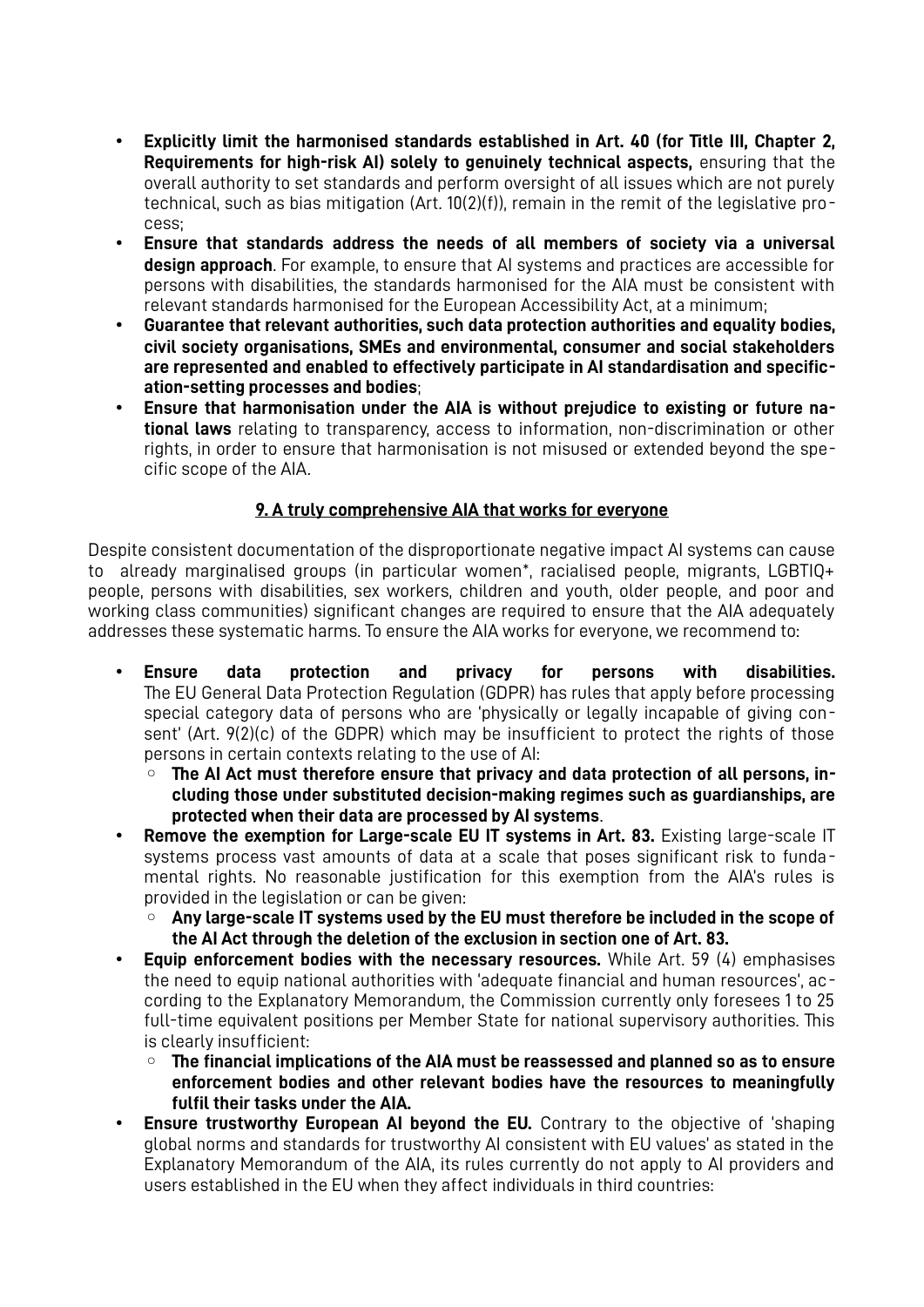◦ **The AIA should ensure that EU-based AI providers and users whose outputs affect individuals outside of the European Union are subject to the same requirements as those whose outputs affect persons within the Union** to avoid risk of discrimination, surveillance, and abuse through technologies developed in the EU.

Drafted by: European Digital Rights (EDRi), Access Now, Panoptykon Foundation, epicenter.works, AlgorithmWatch, European Disability Forum (EDF), Bits of Freedom, Fair Trials, PICUM, and ANEC (European consumer voice in standardisation).

*Signed by:* 

- 1. European Digital Rights (EDRi) (*European*)
- 2. Access Now (*International*)
- 3. The App Drivers and Couriers Union (ADCU) (*United Kingdom*)
- 4. Algorights (*Spain*)
- 5. AlgorithmWatch (*European)*
- 6. All Out (*International)*
- 7. Amnesty International (*International*)
- 8. ARTICLE 19 (*International*)
- 9. Asociación Salud y Familia *(Spain)*
- 10. Aspiration (*United States)*
- 11. Association for action against violence and trafficking in human beings Open Gate / La Strada Macedonia (*North Macedonia*)
- 12. Association for Juridical Studies on Immigration (ASGI) (*Italy*)
- 13. Association for Monitoring Equal Rights (*Turkey*)
- 14. Association of citizens for promotion and protection of cultural and spiritual values Legis Skopje (*North Macedonia*)
- 15. Associazione Certi Diritti (*Italy*)
- 16. Associazione Luca Coscioni (*Italy*)
- 17. Baobab Experience (*Italy*)
- 18. Belgian Disability Forum asbl (BDF) (*Belgium*)
- 19. Big Brother Watch (*United Kingdom)*
- 20. Bits of Freedom (*The Netherlands*)
- 21. Border Violence Monitoring Network (*European*)
- 22. Campagna LasciateCIEntrare (*Italy*)
- 23. Center for AI and Digital Policy (CAIDP) (*International)*
- 24. Chaos Computer Club (CCC) (*Germany*)
- 25. Chaos Computer Club Lëtzebuerg (*Luxembourg*)
- 26. CILD Italian Coalition for Civil Liberties and Rights (*Italy*)
- 27. Controle Alt Delete (*The Netherlands*)
- 28. D3 Defesa dos Direitos Digitais (*Portugal*)
- 29. D64 Zentrum für digitalen Fortschritt (Center for Digital Progress) (*Germany*)
- 30. DataEthics.eu (*European*)
- 31. Digital Defenders Partnership (*International*)
- 32. Digitalcourage (*Germany*)
- 33. Digitale Freiheit e.V. (*Germany*)
- 34. Digitale Gesellschaft (*Germany*)
- 35. Digitale Gesellschaft (Schweiz) (*Switzerland*)
- 36. DIMMONS Digital Commons Research Group (*Spain*)
- 37. Disabled Peoples Organisations (*Denmark*)
- 38. DonesTech (*Spain*)
- 39. Državljan D / Citizen D (*Slovenia*)
- 40. Each One Teach One e.V. (*Germany*)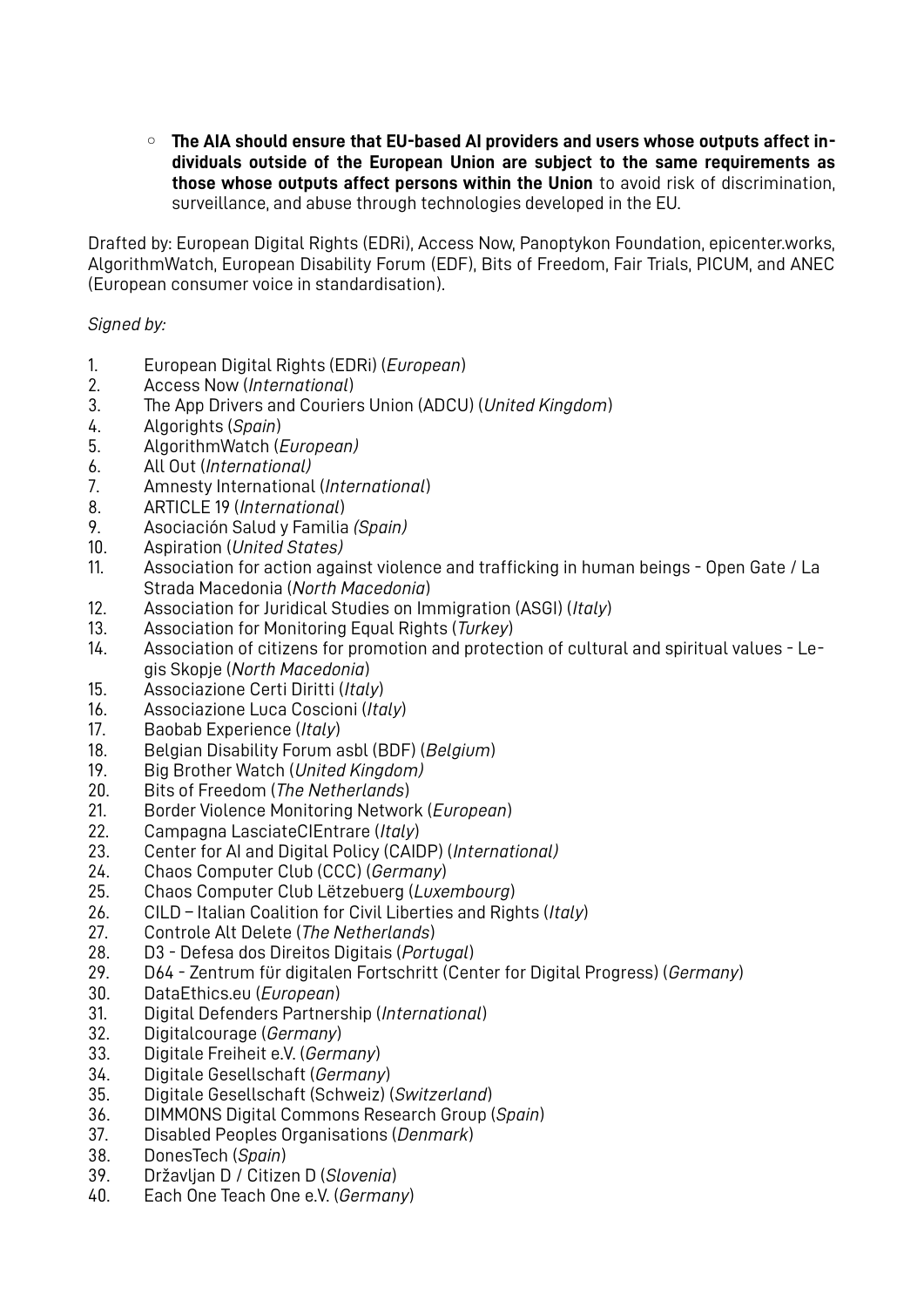- 41. Elektronisk Forpost Norge (EFN) (*Norway*)
- 42. epicenter.works (*Austria*)
- 43. Equinox Initiative for Racial Justice (*European*)
- 44. Eticas Foundation (*Spain*)
- 45. Eumans (*European*)
- 46. European Anti-Poverty Network (*European*)
- 47. European Center for Not-for-Profit Law Stichting (*International)*
- 48. European Civic Forum (*European*)
- 49. European Disability Forum (EDF) (*European*)
- 50. European Network Against Racism (ENAR) (*European*)
- 51. European Network on Religion and Belief (*European*)
- 52. European Network on Statelessness (*European*)
- 53. European Sex Workers' Rights Alliance (*European*)
- 54. European Youth Forum (*European*)
- 55. Fair Trials (*European*)
- 56. FAIRWORK Belgium (*Belgium*)
- 57. FIDH (International Federation for Human rights) (*International*)
- 58. Fundación Secretariado Gitano (*Spain*)
- 59. Future of Life Institute (*International*)
- 60. GHETT'UP (*France*)
- 61. Greek Forum of Migrants (*Greece*)
- 62. Greek Forum of Refugees (*European*)
- 63. Health Action International (*The Netherlands*)
- 64. Helsinki Foundation for Human Rights (*Poland*)
- 65. Hermes Center (*Italy*)
- 66. Hivos (*International*)
- 67. Homo Digitalis (*Greece*)
- 68. Human Rights Association (*Turkey*)
- 69. Human Rights House Zagreb (*Croatia*)
- 70. HumanRights360 (*Greece / European*)
- 71. Human Rights Watch (*International*)
- 72. ILGA-Europe The European Region of the International Lesbian, Gay, Bisexual, Trans and Intersex Association (*European*)
- 73. Implementation Team of the Decade of People of African Descent (*Spain*)
- 74. info.nodes (*Italy*)
- 75. Interferencias (*Spain*)
- 76. International Commission of Jurists (NJCM) Dutch Section (*The Netherlands*)
- 77. Irish Council for Civil Liberties (ICCL) (*Ireland)*
- 78. IT-Pol Denmark (*Denmark*)
- 79. JustX (*European*)
- 80. JustPeace Labs (*International*)
- 81. KOK German NGO Network against Trafficking in Human Beings (*Germany*)
- 82. Lafede.cat organitzacions per a la justícia global (*Spain*)
- 83. Ligue des droits de l'Homme (LDH) (*France*)
- 84. Ligue des droits humains (*Belgium*)
- 85. Maruf Foundation (*The Netherlands*)
- 86. Mediterranea Saving Humans Aps (*Italy / International)*
- 87. Melitea (*European*)
- 88. Mnemonic (*Germany / International*)
- 89. Moje Państwo Foundation (*Poland*)
- 90. Montreal AI Ethics Institute (*Canada*)
- 91. Movement of Asylum Seekers in Ireland (MASI) (*Ireland*)
- 92. Netwerk Democratie (*The Netherlands*)